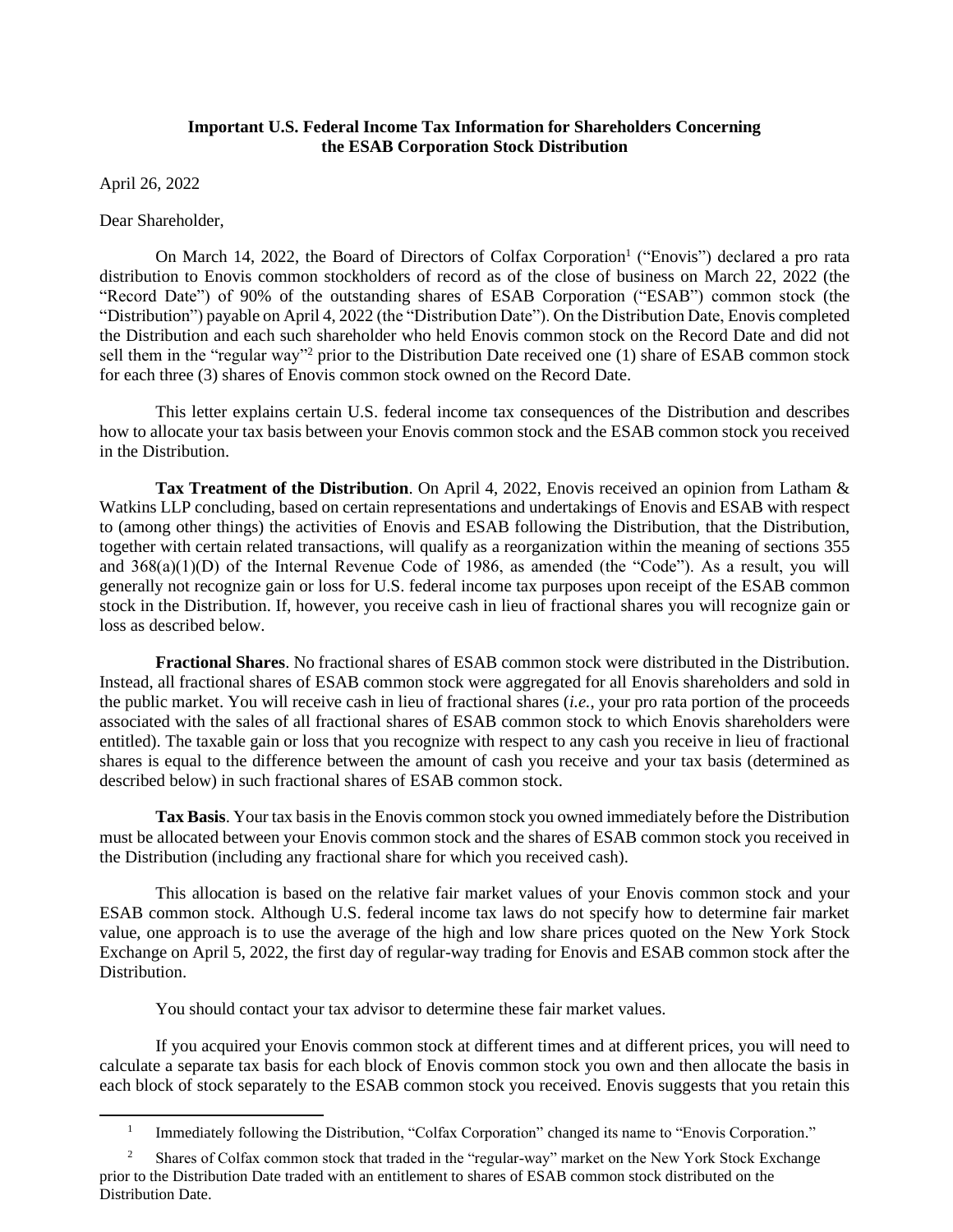letter to support your determination of your basis in your Enovis common stock and your ESAB common stock.

**Example**: This example assumes you choose to use the average high-low trading price on April 5, 2022, as the method of determining the fair market values of the Enovis (formerly known as Colfax) common stock and the ESAB common stock.

Assumptions:

- Shares of Colfax common stock owned immediately before the Distribution: 3,000
- Colfax shareholder's aggregate tax basis in Colfax shares immediately before the Distribution (assumed to be \$10.00 per share): \$30,000
- Shares of ESAB common stock received in the Distribution (distribution ratio of 1/3): 1,000
- Shares of Enovis common stock owned after the 1-for-3 reverse stock split: 1,000

Tax basis allocation:

| # Shares<br>Owned                                                                                                                                                                              | <b>Assumed</b><br><b>Beginning</b><br><b>Basis</b><br>(A) | Price                | <b>FMV</b> of Shares<br><b>Owned Post</b><br><b>Distribution</b> | % of Total<br><b>FMV</b><br><b>(B)</b> | <b>Allocated Tax</b><br><b>Basis</b><br>$(A)$ x $(B)$ |  |  |  |  |  |
|------------------------------------------------------------------------------------------------------------------------------------------------------------------------------------------------|-----------------------------------------------------------|----------------------|------------------------------------------------------------------|----------------------------------------|-------------------------------------------------------|--|--|--|--|--|
| 1,000                                                                                                                                                                                          | \$30,000                                                  | \$65.56 <sup>1</sup> | $$65,560^3$                                                      | 57.01% <sup>5</sup>                    | \$17,103                                              |  |  |  |  |  |
| 1,000                                                                                                                                                                                          |                                                           | $$49.44^2$           | \$49,440 <sup>4</sup>                                            | 42.99%6                                | \$12,897                                              |  |  |  |  |  |
|                                                                                                                                                                                                |                                                           |                      | \$115,000                                                        | 100.00%                                | \$30,000                                              |  |  |  |  |  |
| <sup>1</sup> Average of the high and low share prices of Enovis common stock on April 5, 2022.<br><sup>2</sup> Average of the high and low share prices of ESAB common stock on April 5, 2022. |                                                           |                      |                                                                  |                                        |                                                       |  |  |  |  |  |
| $31,000$ shares x \$65.56<br>$41,000$ shares x \$49.44<br>$5$ \$65,560/\$115,000<br>6 \$49,440/\$115,000                                                                                       |                                                           |                      |                                                                  |                                        |                                                       |  |  |  |  |  |
|                                                                                                                                                                                                |                                                           |                      |                                                                  |                                        |                                                       |  |  |  |  |  |

You are not bound by the approach used in this example, and there may be other reasonable approaches for determining the fair market values for allocating your basis between Enovis and ESAB common stock. Also, the example provided above is illustrative and is being provided pursuant to Section 6045B of the Code and as a convenience to stockholders and their tax advisors.

**THE INFORMATION SET FORTH ABOVE AND IN THE ATTACHED EXHIBITS IS FOR GENERAL INFORMATION PURPOSES ONLY AND DOES NOT PURPORT TO ADDRESS ALL ASPECTS OF FEDERAL TAXATION THAT MAY BE RELEVANT TO PARTICULAR SHAREHOLDERS. THIS INFORMATION DOES NOT CONSTITUTE TAX ADVICE AND MAY NOT BE APPLICABLE TO SHAREHOLDERS WHO ARE NOT CITIZENS OR RESIDENTS OF THE UNITED STATES. NOR DOES IT ADDRESS TAX CONSEQUENCES THAT MAY VARY WITH YOUR INDIVIDUAL CIRCUMSTANCES. ACCORDINGLY, YOU ARE URGED TO CONSULT YOUR TAX ADVISORS TO DETERMINE THE APPLICATION OF THE INFORMATION SET FORTH ABOVE AND IN THE ATTACHED EXHIBITS TO YOUR INDIVIDUAL CIRCUMSTANCES AND THE PARTICULAR FEDERAL, FOREIGN, STATE AND LOCAL TAX CONSEQUENCES OF THE DISTRIBUTION TO YOU.**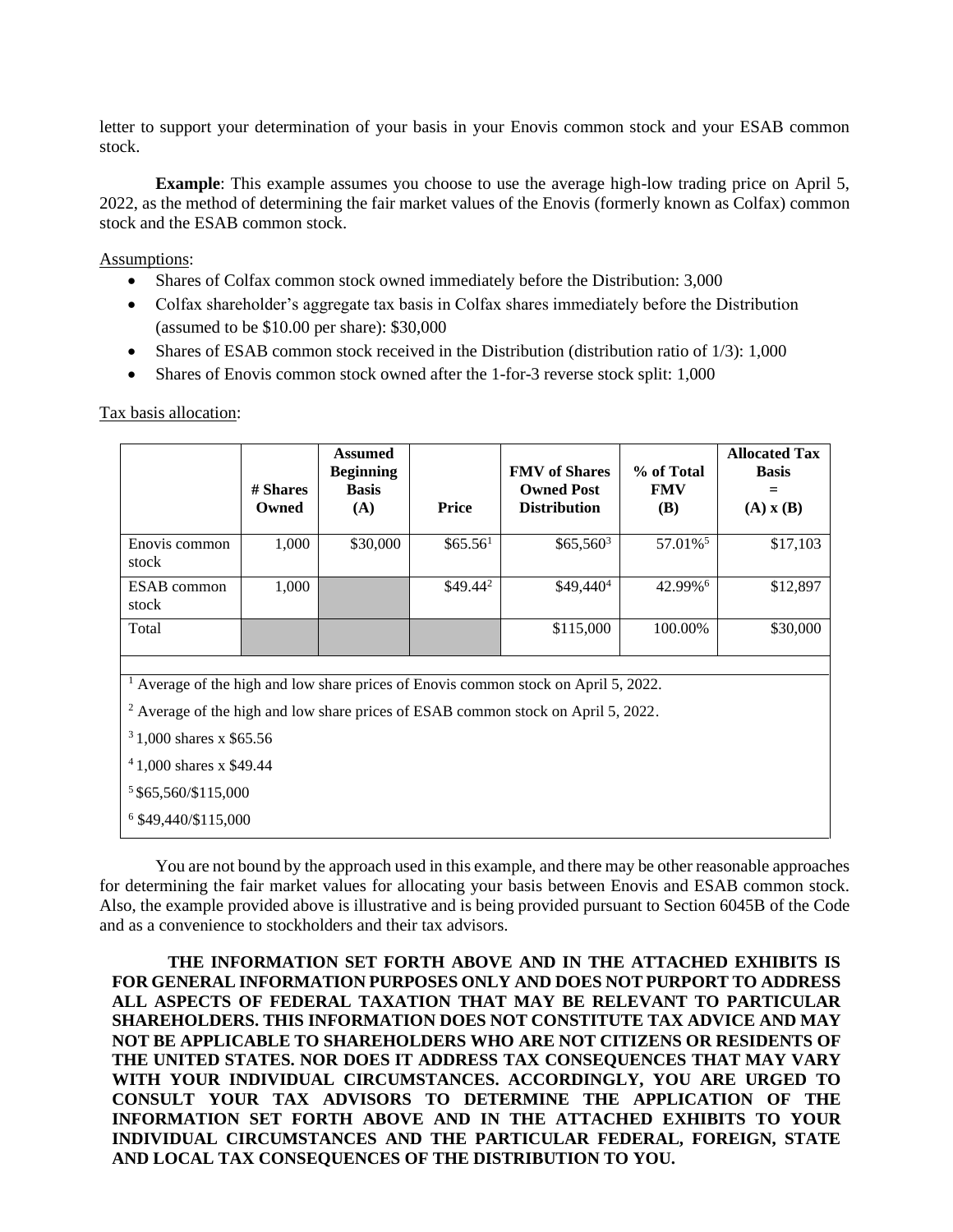$\blacktriangleright$  See separate instructions.

| $\alpha$<br><b>The bot ming 1998.</b><br>1 Issuer's name |                                  | 2 Issuer's employer identification number (EIN)                                         |                                                                                                                                                 |  |
|----------------------------------------------------------|----------------------------------|-----------------------------------------------------------------------------------------|-------------------------------------------------------------------------------------------------------------------------------------------------|--|
|                                                          |                                  |                                                                                         |                                                                                                                                                 |  |
| <b>ENOVIS CORPORATION (F/K/A COLFAX CORPORATION)</b>     |                                  | 54-1887631                                                                              |                                                                                                                                                 |  |
| 3 Name of contact for additional information             |                                  | 4 Telephone No. of contact                                                              | 5 Email address of contact                                                                                                                      |  |
| <b>DEREK LECKOW</b>                                      |                                  | (302) 252-9159                                                                          | DEREK.LECKOW@ENOVIS.COM                                                                                                                         |  |
|                                                          |                                  | 6 Number and street (or P.O. box if mail is not delivered to street address) of contact | 7 City, town, or post office, state, and ZIP code of contact                                                                                    |  |
|                                                          |                                  |                                                                                         |                                                                                                                                                 |  |
| 2711 CENTERVILLE ROAD, SUITE 400<br>8 Date of action     |                                  | 9 Classification and description                                                        | <b>WILMINGTON, DE 19808</b>                                                                                                                     |  |
|                                                          |                                  |                                                                                         |                                                                                                                                                 |  |
| April 4, 2022                                            |                                  | <b>Common Stock</b>                                                                     |                                                                                                                                                 |  |
| 10 CUSIP number                                          | $\overline{11}$ Serial number(s) | 12 Ticker symbol                                                                        | 13 Account number(s)                                                                                                                            |  |
| 194014106                                                |                                  | <b>CFX (NYSE)</b>                                                                       |                                                                                                                                                 |  |
| Part II                                                  |                                  |                                                                                         | Organizational Action Attach additional statements if needed. See back of form for additional questions.                                        |  |
| 14                                                       |                                  |                                                                                         | Describe the organizational action and, if applicable, the date of the action or the date against which shareholders' ownership is measured for |  |
| the action ► SEE ATTACHMENT                              |                                  |                                                                                         |                                                                                                                                                 |  |
|                                                          |                                  |                                                                                         |                                                                                                                                                 |  |
|                                                          |                                  |                                                                                         |                                                                                                                                                 |  |
|                                                          |                                  |                                                                                         |                                                                                                                                                 |  |
|                                                          |                                  |                                                                                         |                                                                                                                                                 |  |
|                                                          |                                  |                                                                                         |                                                                                                                                                 |  |
|                                                          |                                  |                                                                                         |                                                                                                                                                 |  |
|                                                          |                                  |                                                                                         |                                                                                                                                                 |  |
|                                                          |                                  |                                                                                         |                                                                                                                                                 |  |
|                                                          |                                  |                                                                                         |                                                                                                                                                 |  |
|                                                          |                                  |                                                                                         |                                                                                                                                                 |  |
|                                                          |                                  |                                                                                         |                                                                                                                                                 |  |
|                                                          |                                  |                                                                                         |                                                                                                                                                 |  |
|                                                          |                                  |                                                                                         |                                                                                                                                                 |  |
| 15                                                       |                                  |                                                                                         | Describe the quantitative effect of the organizational action on the basis of the security in the hands of a U.S. taxpayer as an adjustment per |  |
| share or as a percentage of old basis > SEE ATTACHMENT   |                                  |                                                                                         |                                                                                                                                                 |  |
|                                                          |                                  |                                                                                         |                                                                                                                                                 |  |
|                                                          |                                  |                                                                                         |                                                                                                                                                 |  |
|                                                          |                                  |                                                                                         |                                                                                                                                                 |  |
|                                                          |                                  |                                                                                         |                                                                                                                                                 |  |
|                                                          |                                  |                                                                                         |                                                                                                                                                 |  |
|                                                          |                                  |                                                                                         |                                                                                                                                                 |  |
|                                                          |                                  |                                                                                         |                                                                                                                                                 |  |
|                                                          |                                  |                                                                                         |                                                                                                                                                 |  |
|                                                          |                                  |                                                                                         |                                                                                                                                                 |  |
|                                                          |                                  |                                                                                         |                                                                                                                                                 |  |
|                                                          |                                  |                                                                                         |                                                                                                                                                 |  |
|                                                          |                                  |                                                                                         |                                                                                                                                                 |  |
|                                                          |                                  |                                                                                         |                                                                                                                                                 |  |
| 16                                                       |                                  |                                                                                         | Describe the calculation of the change in basis and the data that supports the calculation, such as the market values of securities and the     |  |
| valuation dates > SEE ATTACHMENT                         |                                  |                                                                                         |                                                                                                                                                 |  |
|                                                          |                                  |                                                                                         |                                                                                                                                                 |  |
|                                                          |                                  |                                                                                         |                                                                                                                                                 |  |
|                                                          |                                  |                                                                                         |                                                                                                                                                 |  |
|                                                          |                                  |                                                                                         |                                                                                                                                                 |  |
|                                                          |                                  |                                                                                         |                                                                                                                                                 |  |
|                                                          |                                  |                                                                                         |                                                                                                                                                 |  |
|                                                          |                                  |                                                                                         |                                                                                                                                                 |  |
|                                                          |                                  |                                                                                         |                                                                                                                                                 |  |
|                                                          |                                  |                                                                                         |                                                                                                                                                 |  |
|                                                          |                                  |                                                                                         |                                                                                                                                                 |  |
|                                                          |                                  |                                                                                         |                                                                                                                                                 |  |
|                                                          |                                  |                                                                                         |                                                                                                                                                 |  |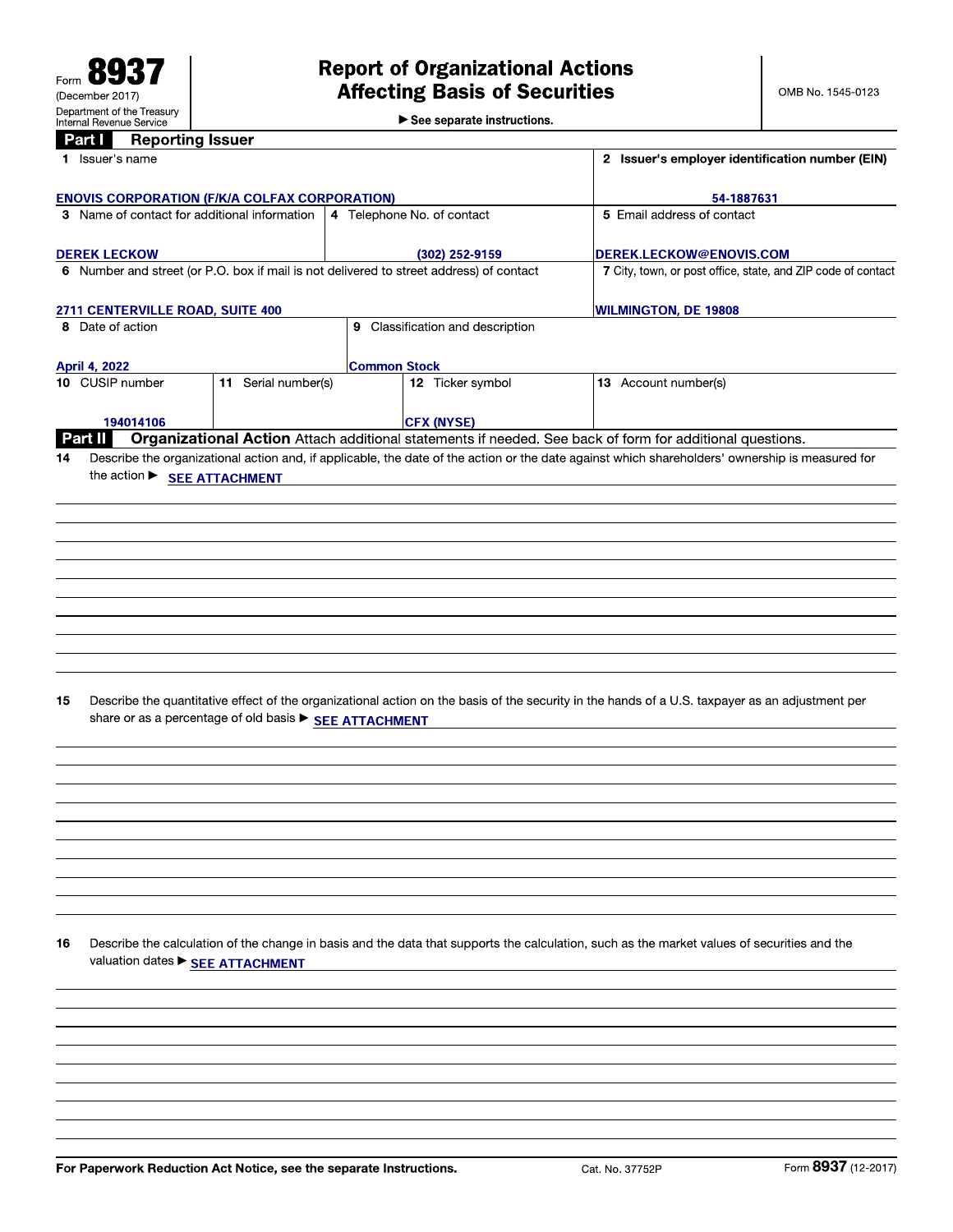| Form 8937 (12-2017) |             |                                                                                                                                                              |                      |                                              | Page 2                           |
|---------------------|-------------|--------------------------------------------------------------------------------------------------------------------------------------------------------------|----------------------|----------------------------------------------|----------------------------------|
| Part II             |             | <b>Organizational Action (continued)</b>                                                                                                                     |                      |                                              |                                  |
|                     |             |                                                                                                                                                              |                      |                                              |                                  |
| 17                  |             | List the applicable Internal Revenue Code section(s) and subsection(s) upon which the tax treatment is based $\blacktriangleright$                           |                      |                                              | <b>SEE ATTACHMENT</b>            |
|                     |             |                                                                                                                                                              |                      |                                              |                                  |
|                     |             |                                                                                                                                                              |                      |                                              |                                  |
|                     |             |                                                                                                                                                              |                      |                                              |                                  |
|                     |             |                                                                                                                                                              |                      |                                              |                                  |
|                     |             |                                                                                                                                                              |                      |                                              |                                  |
|                     |             |                                                                                                                                                              |                      |                                              |                                  |
|                     |             |                                                                                                                                                              |                      |                                              |                                  |
|                     |             |                                                                                                                                                              |                      |                                              |                                  |
|                     |             |                                                                                                                                                              |                      |                                              |                                  |
|                     |             |                                                                                                                                                              |                      |                                              |                                  |
|                     |             |                                                                                                                                                              |                      |                                              |                                  |
|                     |             |                                                                                                                                                              |                      |                                              |                                  |
|                     |             |                                                                                                                                                              |                      |                                              |                                  |
|                     |             |                                                                                                                                                              |                      |                                              |                                  |
| 18                  |             | Can any resulting loss be recognized? > SEE ATTACHMENT                                                                                                       |                      |                                              |                                  |
|                     |             |                                                                                                                                                              |                      |                                              |                                  |
|                     |             |                                                                                                                                                              |                      |                                              |                                  |
|                     |             |                                                                                                                                                              |                      |                                              |                                  |
|                     |             |                                                                                                                                                              |                      |                                              |                                  |
|                     |             |                                                                                                                                                              |                      |                                              |                                  |
|                     |             |                                                                                                                                                              |                      |                                              |                                  |
|                     |             |                                                                                                                                                              |                      |                                              |                                  |
|                     |             |                                                                                                                                                              |                      |                                              |                                  |
|                     |             |                                                                                                                                                              |                      |                                              |                                  |
|                     |             |                                                                                                                                                              |                      |                                              |                                  |
|                     |             |                                                                                                                                                              |                      |                                              |                                  |
|                     |             |                                                                                                                                                              |                      |                                              |                                  |
|                     |             |                                                                                                                                                              |                      |                                              |                                  |
|                     |             |                                                                                                                                                              |                      |                                              |                                  |
| 19                  |             | Provide any other information necessary to implement the adjustment, such as the reportable tax year SEE ATTACHMENT                                          |                      |                                              |                                  |
|                     |             |                                                                                                                                                              |                      |                                              |                                  |
|                     |             |                                                                                                                                                              |                      |                                              |                                  |
|                     |             |                                                                                                                                                              |                      |                                              |                                  |
|                     |             |                                                                                                                                                              |                      |                                              |                                  |
|                     |             |                                                                                                                                                              |                      |                                              |                                  |
|                     |             |                                                                                                                                                              |                      |                                              |                                  |
|                     |             |                                                                                                                                                              |                      |                                              |                                  |
|                     |             |                                                                                                                                                              |                      |                                              |                                  |
|                     |             |                                                                                                                                                              |                      |                                              |                                  |
|                     |             |                                                                                                                                                              |                      |                                              |                                  |
|                     |             |                                                                                                                                                              |                      |                                              |                                  |
|                     |             |                                                                                                                                                              |                      |                                              |                                  |
|                     |             |                                                                                                                                                              |                      |                                              |                                  |
|                     |             | Under penalties of perjury, I declare that I have examined this return, including accompanying schedules and statements, and to the best of my knowledge and |                      |                                              |                                  |
|                     |             | belief, it is true, correct, and complete. Declaration of preparer (other than officer) is based on all information of which preparer has any knowledge.     |                      |                                              |                                  |
| <b>Sign</b>         |             |                                                                                                                                                              |                      |                                              |                                  |
| Here                | Signature ▶ |                                                                                                                                                              |                      | April 26, 2022<br>Date $\blacktriangleright$ |                                  |
|                     |             |                                                                                                                                                              |                      |                                              |                                  |
|                     |             | Print your name > Denise Dodson                                                                                                                              |                      | Vice President, Tax<br>Title ▶               |                                  |
|                     |             | Print/Type preparer's name                                                                                                                                   | Preparer's signature | Date                                         | PTIN                             |
| Paid                |             |                                                                                                                                                              |                      |                                              | Check $\Box$ if<br>self-employed |
| <b>Preparer</b>     |             | Firm's name<br>▶                                                                                                                                             |                      |                                              | Firm's EIN ▶                     |
| <b>Use Only</b>     |             | Firm's address ▶                                                                                                                                             |                      |                                              | Phone no.                        |

Send Form 8937 (including accompanying statements) to: Department of the Treasury, Internal Revenue Service, Ogden, UT 84201-0054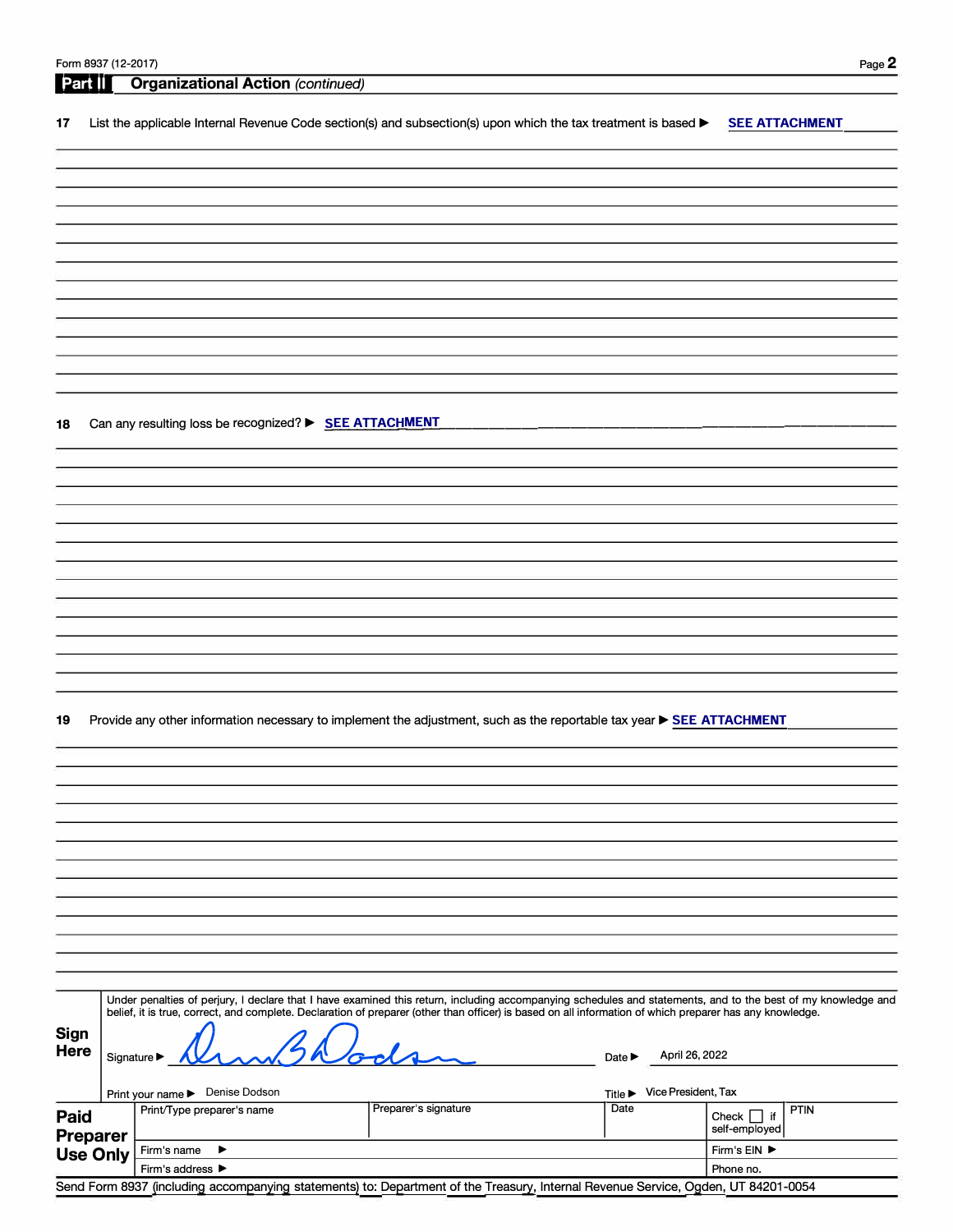# **Enovis Corporation (f/k/a Colfax Corporation) Distribution of ESAB Corporation Common Stock Attachment to Form 8937**

### **Part II**

l

# **Line 14. Describe the organizational action and, if applicable, the date of the action or the date against which shareholders' ownership is measured for the action.**

On March 14, 2022, the Board of Directors of Colfax Corporation<sup>1</sup> ("Enovis") declared a pro rata distribution to Enovis common stockholders of record as of the close of business on March 22, 2022 (the "Record Date") of 90% of the outstanding shares of ESAB Corporation ("ESAB") common stock (the "Distribution") payable on April 4, 2022 (the "Distribution Date"). On the Distribution Date, Enovis completed the Distribution and each such shareholder who held Enovis common stock on the Record Date and did not sell them in the "regular way"<sup>2</sup> prior to the Distribution Date received one (1) share of ESAB common stock for each three (3) shares of Enovis common stock owned on the Record Date.

**This information does not purport to be complete or to describe the consequences that may apply to particular categories of Enovis shareholders.**

**Shareholders are urged to consult their own tax advisor regarding the particular consequences of the Distribution, including the applicability and effect of all U.S. federal, state and local, and foreign tax laws.**

# **Line 15. Describe the quantitative effect of the organizational action on the basis of the security in the hands of a U.S. taxpayer as an adjustment per share or as a percentage of old basis.**

For U.S. federal income tax purposes, Enovis shareholders should allocate their aggregate tax basis in their Enovis common stock held immediately prior to the Distribution among the shares of ESAB common stock received in the Distribution (including any fractional share of ESAB common stock for which cash was received) and the Enovis common stock in respect of which such ESAB common stock was received in proportion to their fair market values immediately after the Distribution.

### **Line 16. Describe the calculation of the change in basis and the data that supports the calculation, such as the market values of securities and the valuation dates.**

The U.S. federal income tax laws provide that the allocation of the aggregate tax basis discussed under Line 15 above shall be allocated based on the fair market value of the resulting Enovis and ESAB shares received. However, the tax law does not provide any further guidance on the determination of fair market value. One method to determine the fair market value is to use the average of the high and low trading prices of the Enovis and ESAB common stock. The average of the high and low trading prices of Enovis common stock, and of ESAB common stock on April 5, 2022 (the first day of regular-

<sup>1</sup> Immediately following the Distribution, "Colfax Corporation" changed its name to "Enovis Corporation."

<sup>2</sup> Shares of Colfax common stock that traded in the "regular-way" market on the New York Stock Exchange prior to the Distribution Date traded with an entitlement to shares of ESAB common stock distributed on the Distribution Date.